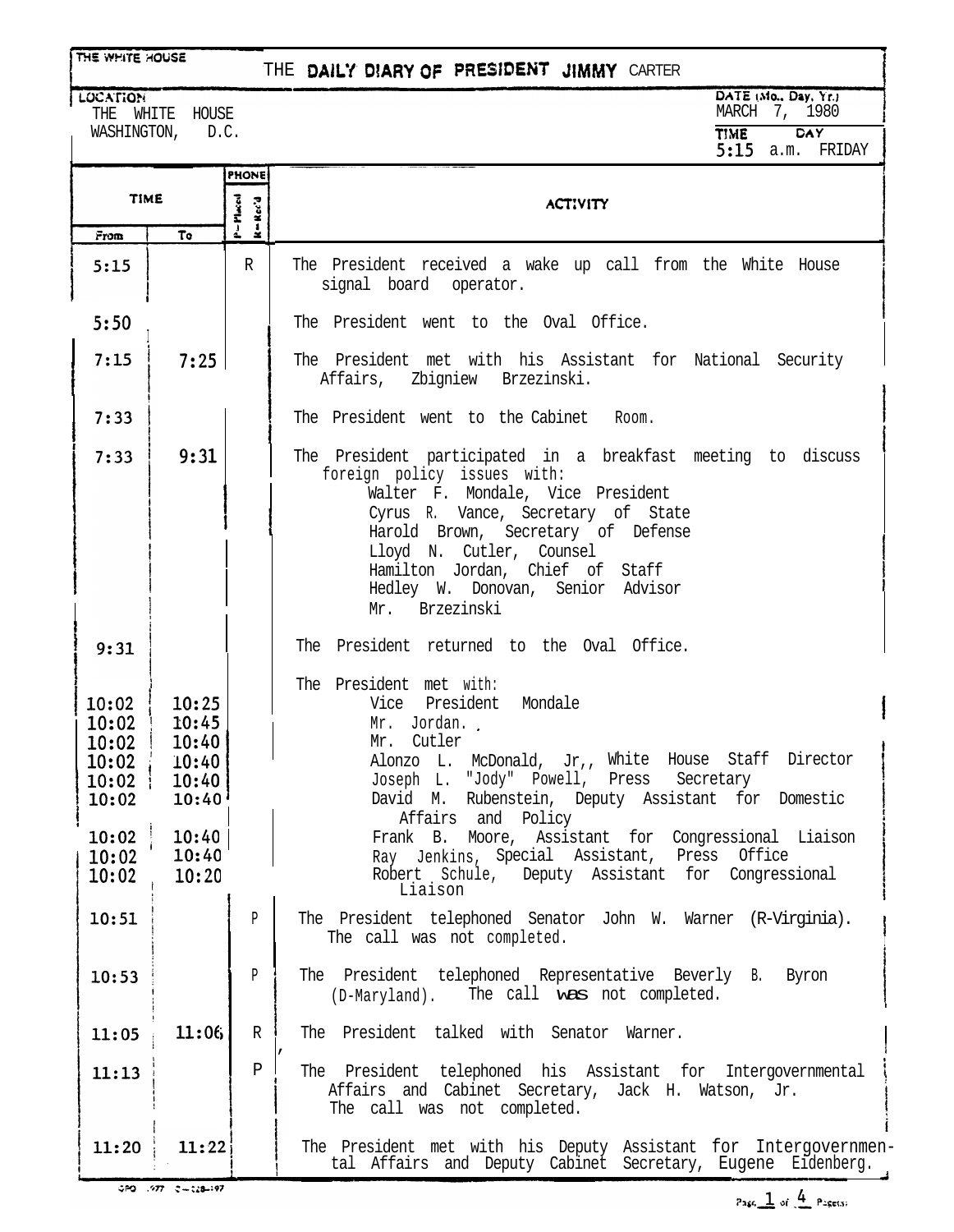| THE WHITE HOUSE                  |                |                                          | THE DAILY DIARY OF PRESIDENT JIMMY CARTER                                                                                                                                                                                                                                                  |  |  |
|----------------------------------|----------------|------------------------------------------|--------------------------------------------------------------------------------------------------------------------------------------------------------------------------------------------------------------------------------------------------------------------------------------------|--|--|
| <b>LCCATION</b>                  |                |                                          | DATE (Mo., Day, Yr.)<br>MARCH 7, 1980                                                                                                                                                                                                                                                      |  |  |
| THE<br>WHITE<br>WASHINGTON, D.C. | HOUSE          |                                          | <b>DAY</b><br><b>TIME</b><br>11:30a.m. FRIDAY                                                                                                                                                                                                                                              |  |  |
| <b>TIME</b><br>To<br>From        |                | <b>PHONE</b><br>$P = P$ laced<br>$-Rec'$ | <b>ACTIVITY</b>                                                                                                                                                                                                                                                                            |  |  |
| 11:30                            |                |                                          | The President went to the Roosevelt Room.                                                                                                                                                                                                                                                  |  |  |
| 11:30                            | 1:50           |                                          | The President participated in a meeting with 21 suburban<br>Mayors from Cuyahoga County (suburban Cleveland) Ohio.<br>For a list of attendees, see APPENDIX "A."<br>Members of the press, in/out                                                                                           |  |  |
| 11:50                            |                |                                          | The President returned to the 0val Office.                                                                                                                                                                                                                                                 |  |  |
| $11:551$ 12:02                   |                |                                          | The President participated in a photo opportunity with:<br>Mary G.F. Bitterman, Associate Director (Voice of<br>America), International Communications Agency<br>John E. Reinhardt, Director, International Communi-<br>cations Agency<br>Robert Meyers, Special Assistant to Mr. McDonald |  |  |
| 12:02<br>12:04<br>$12:10$ .      | 12:04<br>12:09 | $\mathbb{R}$                             | Members of the press, in/out<br>The President met with Mr. Powell.<br>The President talked with Representative Byron.<br>The President returned to the second floor Residence.                                                                                                             |  |  |
| 12:15                            |                |                                          | The President and the First Lady had lunch.                                                                                                                                                                                                                                                |  |  |
| 12:42                            |                | R                                        | The President was telephoned by Chairman of the Council of<br>Economic Advisers (CEA) Charles L. Schultze.<br>The call was<br>completed.<br>not                                                                                                                                            |  |  |
| 12:54                            |                |                                          | The President returned to the Oval Office.                                                                                                                                                                                                                                                 |  |  |
| 12:55                            | $12:57$ P      |                                          | The President talked with Mr. Schultze.                                                                                                                                                                                                                                                    |  |  |
| $1:02$ i                         | 1:20           |                                          | The President met to discuss plans for the Department of<br>Education with:<br>Shirley M. Hufstedler, Secretary of Education<br>Eugene Eidenberg, Deputy Assistant for Intergovernmental<br>Affairs and Deputy Cabinet Secretary                                                           |  |  |
| 1:30                             | 1:40           |                                          | The President met with:<br>Neil Goldschmidt, Secretary of Transportation<br>Mr. Eidenberg                                                                                                                                                                                                  |  |  |
| 1:55                             | 2:10           |                                          | The President met with:<br>Mr. Jordan<br>Mr. Powell                                                                                                                                                                                                                                        |  |  |
| 2:08                             |                | P.                                       | The President telephoned the First Lady. The call was not<br>completed.                                                                                                                                                                                                                    |  |  |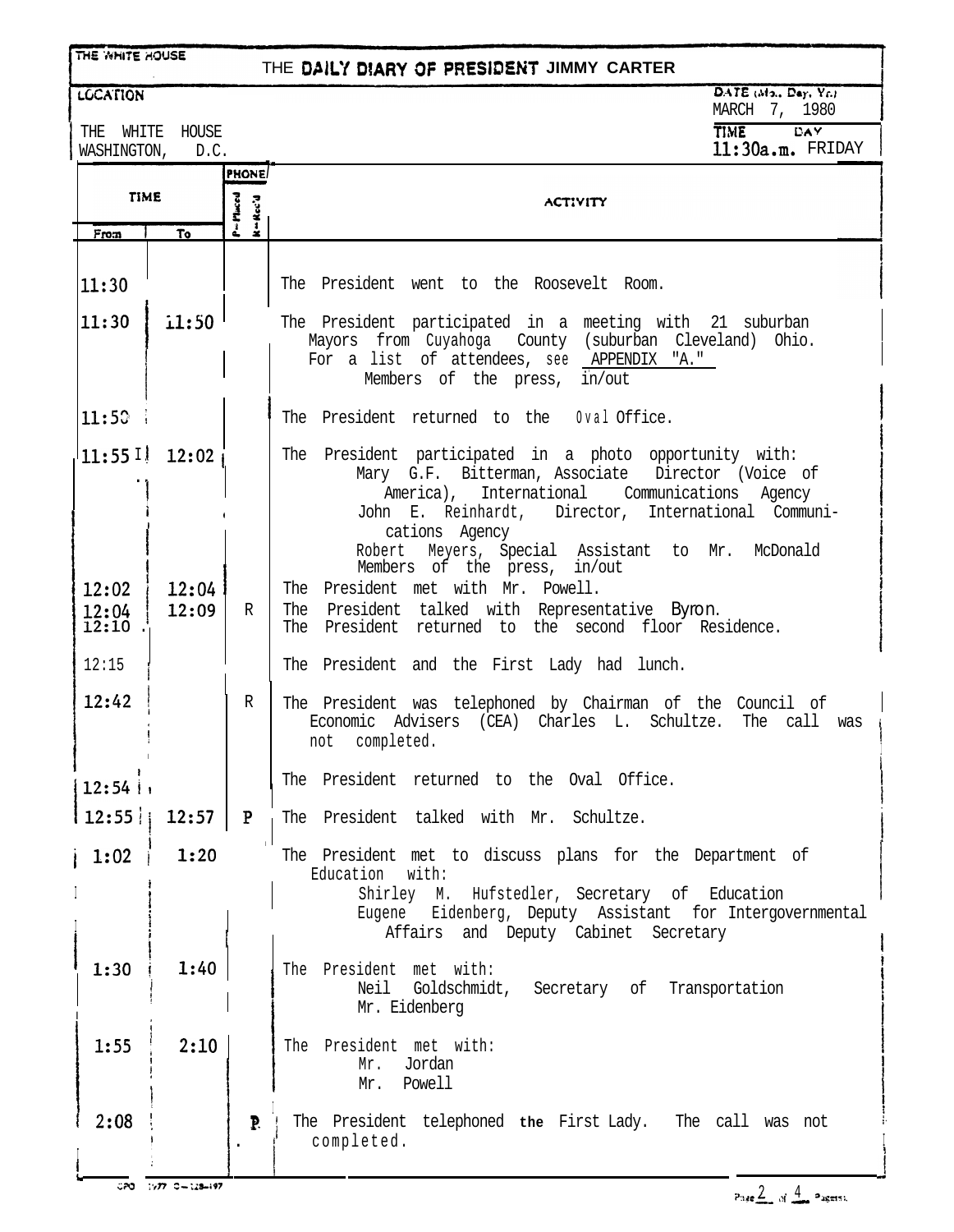| THE WHITE HOUSE |                                                                                                         |                        | THE DAILY DIARY OF PRESIDENT JIMMY CARTER                                                                                                                                                                                                                 |  |  |  |  |
|-----------------|---------------------------------------------------------------------------------------------------------|------------------------|-----------------------------------------------------------------------------------------------------------------------------------------------------------------------------------------------------------------------------------------------------------|--|--|--|--|
| <b>LOCATION</b> |                                                                                                         |                        | $\overline{\mathsf{DAIE}}$ (Mo., Day, Yr.)                                                                                                                                                                                                                |  |  |  |  |
|                 | MARCH 7, 1980<br>THE WHITE HOUSE<br><b>DAY</b><br><b>TIME</b><br>WASHINGTON, D.C.<br>$2:25$ p.m. FRIDAY |                        |                                                                                                                                                                                                                                                           |  |  |  |  |
|                 |                                                                                                         | <b>HONE</b>            |                                                                                                                                                                                                                                                           |  |  |  |  |
| <b>TIME</b>     |                                                                                                         | P=Placed<br>$R - Rec'$ | <b>ACTIVITY</b>                                                                                                                                                                                                                                           |  |  |  |  |
| From            | $T_0$                                                                                                   |                        |                                                                                                                                                                                                                                                           |  |  |  |  |
| .2:25           |                                                                                                         |                        | The President returned to the second floor Residence.                                                                                                                                                                                                     |  |  |  |  |
| .3:02           |                                                                                                         |                        | The President and the First Lady went to the South Grounds.                                                                                                                                                                                               |  |  |  |  |
|                 |                                                                                                         |                        | The President and the First Lady went jogging.                                                                                                                                                                                                            |  |  |  |  |
| 3:57            |                                                                                                         |                        | The President and the First Lady returned to the second floor<br>Residence.                                                                                                                                                                               |  |  |  |  |
| 4:38            | 4:40                                                                                                    | $\mathbf{P}$           | The President talked with Nathan S. Ancell, President, Ethan<br>Allen, Inc., Danbury, Connecticut.                                                                                                                                                        |  |  |  |  |
| 4:46            | 4:48                                                                                                    | P                      | The President talked with Willie H. Mays, Jr., retired<br>professional baseball player.                                                                                                                                                                   |  |  |  |  |
| 5:02            | 5:03                                                                                                    | P                      | The President talked with Edward J. DeBaritolo, President,<br>Edward J. DeBaritolo Corporation, Youngstown, Ohio.                                                                                                                                         |  |  |  |  |
| 5:05            | 5:07                                                                                                    | $\mathbf{P}$           | The President talked with Ernest C. Jones, Indianapolis,<br>Indiana.                                                                                                                                                                                      |  |  |  |  |
| 5:09            | $5:11$ $\downarrow$ P                                                                                   |                        | The President talked with Bob Meek, Minnesota Coordinator,<br>Carter Mondale Presidential Committee, Inc.                                                                                                                                                 |  |  |  |  |
| 5:17            | 5:19                                                                                                    | P                      | The President talked with Ed Kelly, Commissioner of Parks<br>and Recreation for the City of Chicago, Illinois,                                                                                                                                            |  |  |  |  |
| 5:21            | 5:22                                                                                                    | P                      | The Prexident talked with Representative Augustus F. Hawkins<br>(D-California).                                                                                                                                                                           |  |  |  |  |
| 5:28            | 5:29                                                                                                    | P                      | The President talked with George C. Wallace, former Governor<br>$(D-Alabama)$ .                                                                                                                                                                           |  |  |  |  |
| 5:36            | 5:38                                                                                                    | $\mathbb{P}$           | The President talked with Raymond Majerus, Regional Director,<br>United Auto Workers, American Federation of Labor<br>Congress of Industrial Organizations (UAW, AFL-CIO),<br>Milwaukee, Wisconsin and Member of the Wisconsin<br>State Democratic Party. |  |  |  |  |
| 5:42            | 5:44                                                                                                    | P                      | The President talked with Madeleine M. Kunin, Lt. Governor<br>(D-Vermont).                                                                                                                                                                                |  |  |  |  |
| 5:49            | 5:51                                                                                                    | $\mathbf{P}$           | The President talked with James W. Jesk, Sr., Oak Forest,<br>Illinois.                                                                                                                                                                                    |  |  |  |  |
| 5:53            | 5:54                                                                                                    | Ρ                      | The President talked with Tom McCarter, Streamwood,<br>Illinois.                                                                                                                                                                                          |  |  |  |  |